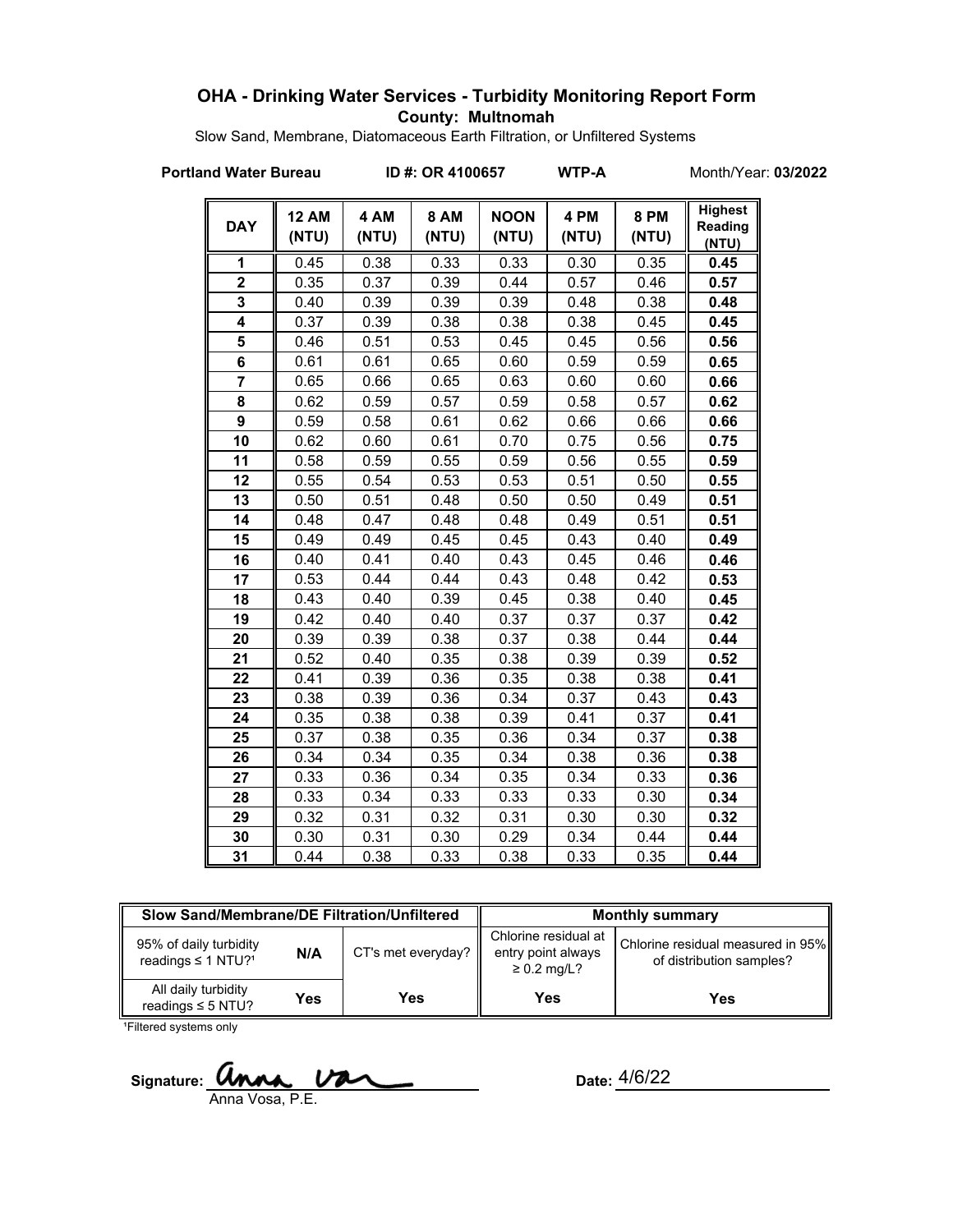# **OHA - Drinking Water Services**

# **Surface Water Quality Data Conduit 2**

Portland Water Bureau **ID#: OR 4100657** WTP-A Month/Year: 03/2022

|             | Peak          | <b>Minimum</b>      |          |               |                  |      |               |                | Min. Hourly          |
|-------------|---------------|---------------------|----------|---------------|------------------|------|---------------|----------------|----------------------|
| Date /      | <b>Hourly</b> | <b>Hourly</b>       | Contact  | <b>Actual</b> | <b>Temp</b>      | pH   | Req'd         | CT Met?        | <b>Average Total</b> |
| <b>Time</b> | <b>Flow</b>   | <b>Average Free</b> | Time (T) | <b>CT</b>     |                  |      | <b>CT</b>     |                | <b>Chlorine at</b>   |
|             |               | Chlorine (C)        |          |               |                  |      |               |                | <b>First User</b>    |
|             | <b>MGD</b>    | ppm or mg/L         | min.     | $C \times T$  | $^{\circ}C$      |      | <b>Tables</b> | Y/N            | ppm or mg/L          |
| 1/13        | 22.85         | 2.25                | 294.9    | 664.1         | 4.4              | 6.55 | 152.8         | Y              | 2.21                 |
| 2/20        | 22.87         | 2.19                | 294.8    | 646.9         | 4.4              | 6.50 | 148.1         | Y              | 2.16                 |
| 3/13        | 22.91         | 2.20                | 294.6    | 648.1         | 4.5              | 6.62 | 154.5         | Y              | 2.20                 |
| 4/17        | 22.96         | 2.19                | 294.1    | 643.6         | 4.5              | 6.58 | 151.6         | $\overline{Y}$ | 2.19                 |
| 5/5         | 22.83         | 2.16                | 294.8    | 636.7         | 4.5              | 6.54 | 148.5         | $\overline{Y}$ | 2.16                 |
| 6/6         | 22.26         | 2.18                | 301.5    | 656.4         | 4.7              | 6.50 | 144.8         | Υ              | 2.18                 |
| 7/8         | 21.67         | 2.23                | 310.5    | 692.8         | 4.8              | 6.47 | 142.2         | Υ              | 2.22                 |
| 8/17        | 28.32         | 2.19                | 241.8    | 528.9         | 4.7              | 6.51 | 144.1         | $\overline{Y}$ | 2.07                 |
| 9/10        | 39.25         | 2.14                | 176.1    | 376.9         | 4.9              | 6.51 | 141.7         | Y              | 2.12                 |
| 10/8        | 38.73         | 2.11                | 178.6    | 377.1         | 5.0              | 6.51 | 140.1         | $\overline{Y}$ | 2.14                 |
| 11/6        | 23.48         | 2.17                | 288.1    | 626.0         | 5.0              | 6.50 | 140.1         | $\overline{Y}$ | 2.18                 |
| 12/8        | 22.47         | 2.21                | 299.9    | 662.3         | 5.1              | 6.51 | 139.8         | $\overline{Y}$ | 2.20                 |
| 13/19       | 23.56         | 2.20                | 286.6    | 631.9         | 5.1              | 6.52 | 141.0         | Y              | 2.19                 |
| 14/7        | 23.65         | 2.18                | 286.2    | 622.9         | 5.1              | 6.54 | 141.2         | $\overline{Y}$ | 2.17                 |
| 15/19       | 23.84         | 2.17                | 283.6    | 615.9         | 5.1              | 6.56 | 142.5         | Y              | 2.16                 |
| 16/6        | 23.83         | 2.23                | 283.7    | 633.0         | 5.3              | 6.54 | 141.3         | $\overline{Y}$ | 2.18                 |
| 17/8        | 23.86         | 2.19                | 283.6    | 622.1         | 5.4              | 6.54 | 139.3         | Y              | 2.15                 |
| 18/14       | 23.82         | 2.25                | 283.9    | 639.1         | 5.3              | 6.52 | 139.9         | $\overline{Y}$ | 2.20                 |
| 19/8        | 23.82         | 2.23                | 284.0    | 634.7         | 5.5              | 6.52 | 138.6         | Y              | 2.18                 |
| 20/13       | 23.84         | 2.26                | 283.9    | 642.1         | 5.4              | 6.54 | 140.2         | $\overline{Y}$ | 2.22                 |
| 21/17       | 23.66         | 2.18                | 285.0    | 621.7         | $\overline{5.7}$ | 6.50 | 134.7         | $\overline{Y}$ | 2.16                 |
| 22/10       | 23.65         | 2.20                | 285.7    | 629.2         | 5.6              | 6.53 | 137.7         | Y              | 2.18                 |
| 23/14       | 23.61         | 2.16                | 285.9    | 617.6         | 5.6              | 6.49 | 135.0         | Υ              | 2.12                 |
| 24/21       | 23.66         | 2.19                | 285.6    | 624.1         | 6.2              | 6.52 | 132.9         | Y              | 2.19                 |
| 25/11       | 23.46         | 2.19                | 286.6    | 628.2         | 6.2              | 6.48 | 130.6         | $\overline{Y}$ | 2.19                 |
| 26 / 10     | 22.91         | 2.21                | 294.1    | 651.4         | 6.1              | 6.47 | 131.2         | $\overline{Y}$ | 2.21                 |
| 27/10       | 22.96         | 2.18                | 294.0    | 641.0         | 6.3              | 6.50 | 131.1         | $\overline{Y}$ | 2.19                 |
| 28 / 14     | 25.83         | 2.21                | 262.9    | 581.2         | 6.1              | 6.50 | 132.4         | $\overline{Y}$ | 2.18                 |
| 29/7        | 26.12         | 2.22                | 260.0    | 576.5         | 6.2              | 6.50 | 131.5         | Y              | 2.28                 |
| 30/9        | 25.83         | 2.20                | 262.9    | 579.2         | 6.0              | 6.49 | 132.9         | $\overline{Y}$ | 2.15                 |
| 31/15       | 25.58         | 2.20                | 265.2    | 582.1         | 6.3              | 6.48 | 130.5         | Y              | 2.20                 |

#### **Notes for Conduit 2 (C2):**

March 1 to 31, 2022: Conduit 2 out of service from Headworks to Hudsons Intertie; Conduit 4 feeding Conduit 2 at Hudsons Intertie, Conduit 2 in service from Hudsons through Lusted and on to town.

Signature: **WIMA.**  $\overline{V}$ 

Anna Vosa, P.E., Water Quality Engineer

Date: 4/6/22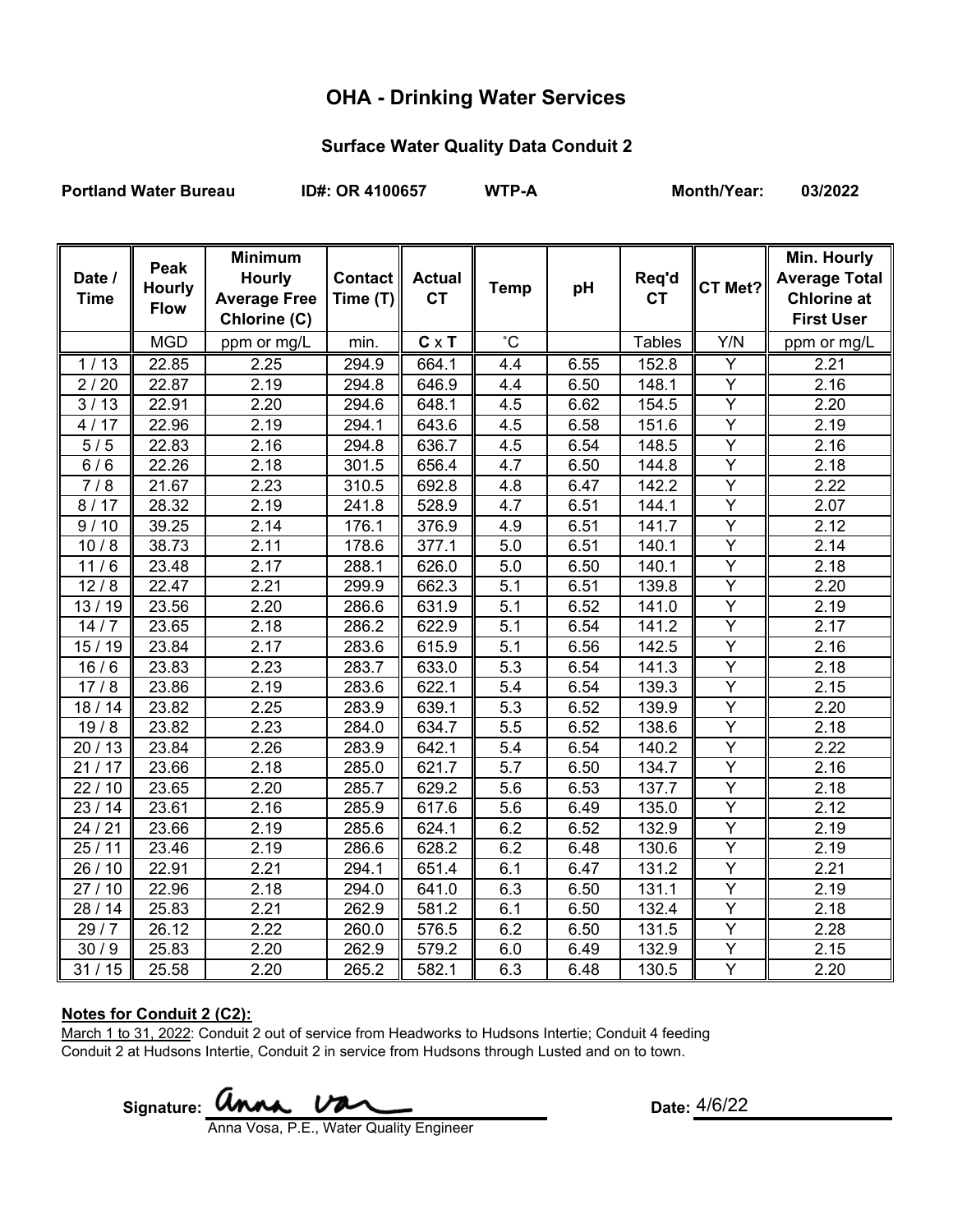# **OHA - Drinking Water Services**

## **Surface Water Quality Data Conduit 3**

Portland Water Bureau **ID#: OR 4100657** WTP-A Month/Year: 03/2022

|             | Peak          | <b>Minimum</b>      |                |               |                  |      |                    |                | Min. Hourly          |
|-------------|---------------|---------------------|----------------|---------------|------------------|------|--------------------|----------------|----------------------|
| Date /      | <b>Hourly</b> | <b>Hourly</b>       | <b>Contact</b> | <b>Actual</b> | <b>Temp</b>      | pH   | Req'd              | CT Met?        | <b>Average Total</b> |
| <b>Time</b> | <b>Flow</b>   | <b>Average Free</b> | Time $(T)$     | <b>CT</b>     |                  |      | <b>CT</b>          |                | <b>Chlorine at</b>   |
|             |               | Chlorine (C)        |                |               |                  |      |                    |                | <b>First User</b>    |
|             | <b>MGD</b>    | ppm or mg/L         | min.           | $C \times T$  | $^{\circ}$ C     |      | <b>Tables</b>      | Y/N            | ppm or mg/L          |
| 1/10        | 32.99         | 2.20                | 297.8          | 654.5         | 4.4              | 6.53 | 151.0              | Y              | 2.21                 |
| 2/18        | 33.00         | 2.15                | 297.9          | 641.5         | 4.4              | 6.50 | 147.6              | $\overline{Y}$ | 2.19                 |
| 3/9         | 33.03         | 2.20                | 297.6          | 655.5         | 4.5              | 6.48 | 146.9              | Y              | 2.20                 |
| 4/17        | 33.05         | 2.19                | 297.4          | 650.7         | 4.5              | 6.51 | 146.9              | $\overline{Y}$ | 2.19                 |
| 5/2         | 33.07         | 2.13                | 297.4          | 633.8         | 4.5              | 6.48 | 144.6              | $\overline{Y}$ | 2.11                 |
| 6/0         | 27.64         | 2.16                | 355.9          | 770.2         | 4.7              | 6.48 | 143.7              | $\overline{Y}$ | 2.14                 |
| 7/23        | 31.33         | 2.20                | 310.6          | 682.9         | 4.8              | 6.45 | 140.9              | Υ              | 2.17                 |
| 8/0         | 31.11         | 2.19                | 309.7          | 678.0         | 4.7              | 6.45 | 141.5              | Y              | 2.16                 |
| 9/2         | 22.10         | 2.13                | 427.6          | 910.7         | 4.8              | 6.47 | $\overline{140.0}$ | $\overline{Y}$ | 2.08                 |
| 10/23       | 29.66         | 0.89                | 331.0          | 293.1         | 5.0              | 6.40 | 119.7              | Y              | 0.62                 |
| 11/8        | 29.73         | 2.06                | 330.6          | 682.6         | $\overline{5.0}$ | 6.46 | 137.1              | $\overline{Y}$ | 2.10                 |
| 12/6        | 29.46         | 2.20                | 333.4          | 732.0         | 5.1              | 6.45 | 137.4              | Y              | 2.22                 |
| 13/23       | 30.73         | 2.22                | 319.6          | 709.2         | 5.1              | 6.48 | 138.9              | $\overline{Y}$ | 2.23                 |
| 14/6        | 30.75         | 2.17                | 319.3          | 693.7         | $\overline{5.1}$ | 6.49 | 138.5              | $\overline{Y}$ | 2.18                 |
| 15/20       | 25.59         | 2.21                | 384.1          | 847.2         | 5.1              | 6.48 | 138.8              | Y              | 2.21                 |
| 16/2        | 25.60         | 2.23                | 383.9          | 856.6         | 5.3              | 6.48 | 138.0              | $\overline{Y}$ | 2.25                 |
| 17/1        | 25.62         | 2.19                | 383.8          | 840.0         | 5.4              | 6.48 | 136.3              | $\overline{Y}$ | 2.22                 |
| 18/4        | 25.57         | 2.22                | 384.3          | 852.9         | 5.3              | 6.47 | 136.7              | $\overline{Y}$ | 2.23                 |
| 19/12       | 25.57         | 2.21                | 384.2          | 850.5         | 5.5              | 6.47 | 135.6              | $\overline{Y}$ | 2.22                 |
| 20/7        | 25.58         | 2.22                | 384.2          | 851.1         | 5.4              | 6.50 | 137.1              | $\overline{Y}$ | 2.24                 |
| 21/0        | 25.53         | 2.12                | 384.9          | 815.2         | 5.7              | 6.49 | 133.7              | $\overline{Y}$ | 2.14                 |
| 22/1        | 25.41         | 2.22                | 386.5          | 857.5         | 5.6              | 6.49 | 135.5              | Y              | 2.22                 |
| 23/23       | 31.12         | 2.18                | 315.7          | 687.8         | 5.6              | 6.48 | 134.9              | Y              | 2.16                 |
| 24/6        | 31.16         | 2.20                | 315.1          | 693.4         | 6.2              | 6.49 | 131.6              | Y              | 2.22                 |
| 25/0        | 31.08         | 2.21                | 315.5          | 698.3         | 6.2              | 6.49 | 131.4              | $\overline{Y}$ | 2.24                 |
| 26/11       | 30.33         | 2.22                | 323.5          | 719.7         | 6.1              | 6.47 | 131.2              | Y              | 2.24                 |
| 27/7        | 30.34         | 2.20                | 323.5          | 713.1         | 6.3              | 6.52 | 132.5              | $\overline{Y}$ | 1.58                 |
| 28/4        | 30.37         | 1.97                | 323.1          | 635.1         | 6.1              | 6.52 | 130.7              | Y              | 2.07                 |
| 29/21       | 35.80         | 2.20                | 274.3          | 602.1         | 6.2              | 6.50 | 131.6              | $\overline{Y}$ | 2.22                 |
| 30/5        | 35.77         | 2.22                | 274.4          | 608.2         | 6.0              | 6.49 | 132.9              | Y              | 2.23                 |
| 31/4        | 35.50         | 2.18                | 276.4          | 603.1         | 6.3              | 6.52 | 132.1              | Y              | 2.19                 |

#### **Notes for Conduit 3 (C3):**

March 1 to 31, 2022: Conduit 3 in service from Headworks through Lusted and on to town (except between approximately 3/9 9:00 and 3/10 17:00, when Conduit 3 was out of service for maintenance).

Signature: **UMMA VALL Example 2008** Date:

Date:  $4/6/22$ 

Anna Vosa, P.E., Water Quality Engineer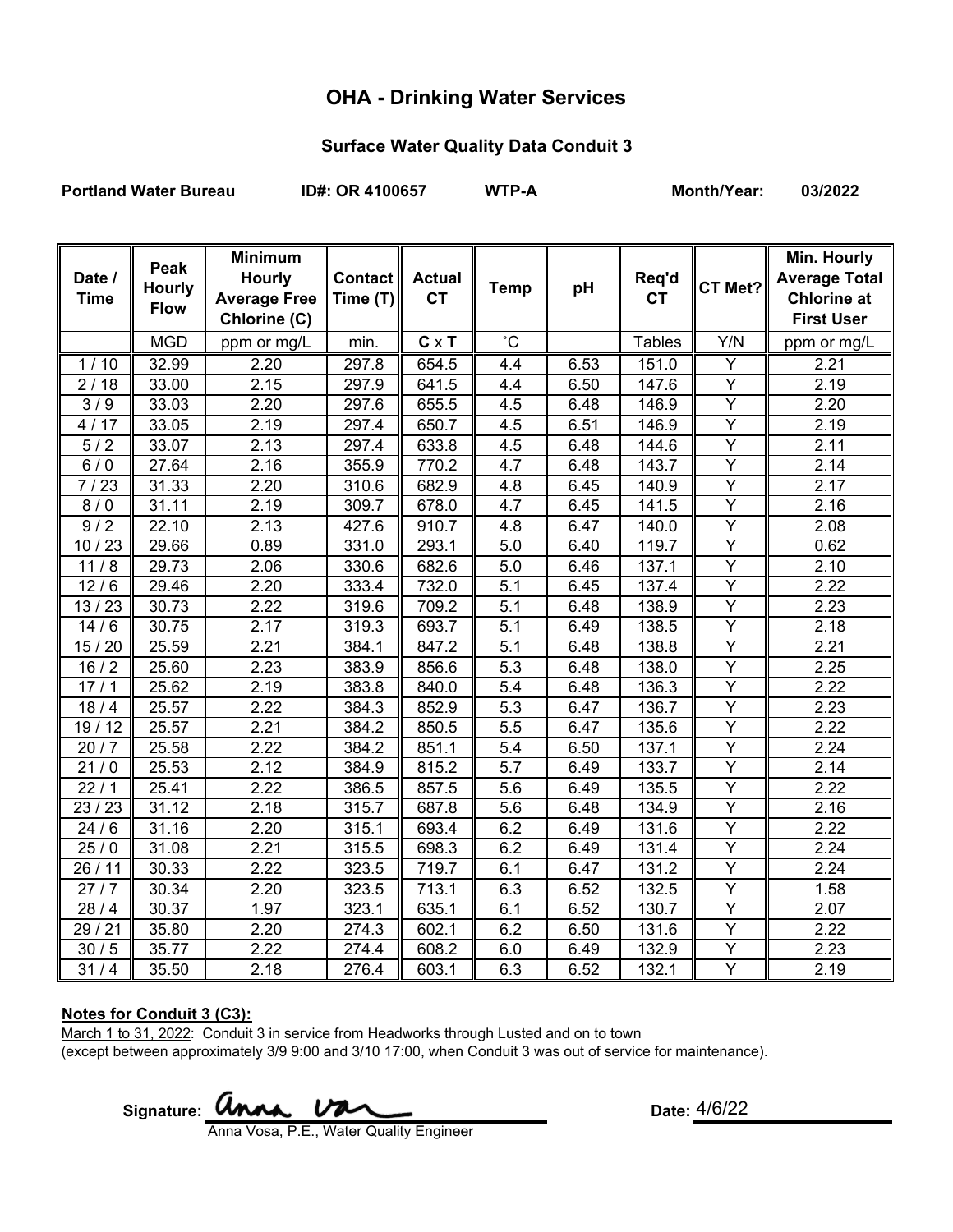# **OHA - Drinking Water Services**

## **Surface Water Quality Data Conduit 4**

Portland Water Bureau **ID#: OR 4100657** WTP-A Month/Year: 03/2022

|                       | Peak          | <b>Minimum</b>                       |                            |                            |             |      |                    |                | Min. Hourly                                |
|-----------------------|---------------|--------------------------------------|----------------------------|----------------------------|-------------|------|--------------------|----------------|--------------------------------------------|
| Date /<br><b>Time</b> | <b>Hourly</b> | <b>Hourly</b><br><b>Average Free</b> | <b>Contact</b><br>Time (T) | <b>Actual</b><br><b>CT</b> | <b>Temp</b> | pH   | Req'd<br><b>CT</b> | CT Met?        | <b>Average Total</b><br><b>Chlorine at</b> |
|                       | <b>Flow</b>   | Chlorine (C)                         |                            |                            |             |      |                    |                | <b>First User</b>                          |
|                       | <b>MGD</b>    |                                      |                            |                            | $^{\circ}C$ |      |                    |                |                                            |
|                       |               | ppm or mg/L                          | min.                       | $C \times T$               |             |      | <b>Tables</b>      | Y/N            | ppm or mg/L                                |
| 1/5                   | 22.94         | 2.23                                 | 353.5                      | 789.2                      | 4.4         | 6.50 | 149.4              | Y              | 2.19                                       |
| 2/18                  | 22.93         | 2.17                                 | 353.5                      | 766.8                      | 4.4         | 6.52 | 149.0              | $\overline{Y}$ | 2.15                                       |
| 3/16                  | 22.97         | 2.21                                 | 353.2                      | 779.3                      | 4.5         | 6.52 | 148.7              | Y              | 2.20                                       |
| 4/13                  | 23.00         | 2.19                                 | 352.7                      | 773.0                      | 4.5         | 6.51 | 147.0              | $\overline{Y}$ | 2.19                                       |
| 5/5                   | 22.93         | 2.17                                 | 353.3                      | 765.2                      | 4.5         | 6.49 | 145.6              | $\overline{Y}$ | 2.16                                       |
| 6/6                   | 22.46         | 2.20                                 | 360.9                      | 793.1                      | 4.7         | 6.49 | 144.5              | Υ              | 2.17                                       |
| 7/5                   | 21.92         | 2.22                                 | 371.1                      | 824.8                      | 4.8         | 6.45 | 141.3              | $\overline{Y}$ | 2.16                                       |
| 8/17                  | 27.37         | 2.19                                 | 293.8                      | 644.0                      | 4.7         | 6.48 | 143.1              | Y              | 1.96                                       |
| 9/10                  | 36.45         | 2.16                                 | $\overline{2}$ 17.2        | 468.4                      | 4.9         | 6.52 | 142.4              | Y              | 2.08                                       |
| 10/8                  | 35.95         | 2.10                                 | 220.4                      | 462.2                      | 5.0         | 6.49 | 138.9              | Y              | 2.10                                       |
| 11/8                  | 23.38         | 2.16                                 | 346.3                      | 749.0                      | 5.0         | 6.50 | 140.0              | $\overline{Y}$ | 2.11                                       |
| 12/6                  | 22.54         | 2.20                                 | 359.7                      | 792.0                      | 5.1         | 6.47 | 138.2              | Y              | $\overline{2}.14$                          |
| 13/20                 | 23.52         | 2.20                                 | 344.3                      | 757.9                      | 5.1         | 6.49 | 139.3              | $\overline{Y}$ | 2.13                                       |
| 14/6                  | 23.51         | 2.17                                 | 344.2                      | 745.7                      | 5.1         | 6.50 | 139.1              | $\overline{Y}$ | 2.12                                       |
| 15/19                 | 23.66         | 2.16                                 | 341.5                      | 738.6                      | 5.1         | 6.52 | 140.5              | $\overline{Y}$ | 2.10                                       |
| 16/6                  | 23.68         | 2.19                                 | 341.4                      | 749.2                      | 5.3         | 6.51 | 138.9              | $\overline{Y}$ | 2.19                                       |
| 17/11                 | 23.69         | 2.16                                 | 341.4                      | 737.6                      | 5.4         | 6.51 | 137.2              | Y              | 2.16                                       |
| 18/21                 | 23.67         | 2.23                                 | 341.6                      | 762.2                      | 5.3         | 6.49 | 138.0              | $\overline{Y}$ | 2.21                                       |
| 19/16                 | 23.64         | 2.22                                 | 341.9                      | 760.7                      | 5.5         | 6.49 | 136.5              | Y              | 2.20                                       |
| 20 / 20               | 23.64         | 2.25                                 | 341.8                      | 768.1                      | 5.4         | 6.50 | 137.7              | $\overline{Y}$ | 2.22                                       |
| 21/21                 | 23.48         | 2.17                                 | 343.2                      | 743.6                      | 5.7         | 6.50 | 134.9              | $\overline{Y}$ | 2.16                                       |
| 22/6                  | 23.47         | 2.19                                 | 344.0                      | 753.5                      | 5.6         | 6.50 | 135.8              | Y              | 2.18                                       |
| 23/9                  | 23.50         | 2.15                                 | 343.9                      | 740.9                      | 5.6         | 6.51 | 135.8              | Υ              | 2.12                                       |
| 24/7                  | 23.50         | 2.16                                 | 343.8                      | 743.8                      | 6.2         | 6.48 | 130.7              | $\overline{Y}$ | 2.17                                       |
| $\frac{25}{8}$        | 23.35         | 2.17                                 | 345.0                      | 750.1                      | 6.2         | 6.49 | 130.8              | Y              | 2.17                                       |
| 26/9                  | 22.96         | 2.20                                 | 352.8                      | 774.9                      | 6.1         | 6.49 | 131.6              | Y              | 2.17                                       |
| 27/6                  | 22.92         | 2.16                                 | 353.1                      | 763.8                      | 6.3         | 6.49 | 130.3              | $\overline{Y}$ | 2.15                                       |
| 28/21                 | 25.28         | 2.19                                 | 318.1                      | 697.7                      | 6.1         | 6.48 | 131.2              | $\overline{Y}$ | 2.03                                       |
| 29/8                  | 25.57         | 2.20                                 | 314.6                      | 692.6                      | 6.2         | 6.47 | 130.3              | Y              | 2.19                                       |
| 30/7                  | 25.25         | 2.19                                 | 318.3                      | 697.2                      | 6.0         | 6.48 | 132.0              | Y              | 2.19                                       |
| 31/9                  | 25.14         | 2.17                                 | 320.4                      | 696.5                      | 6.3         | 6.49 | 130.5              | Y              | 2.17                                       |

#### **Notes for Conduit 4 (C4):**

March 1 to 31, 2022: Conduit 4 in service from Headworks through Lusted and on to town. Conduit 4 feeding Conduit 2 at Hudsons Intertie.

Signature: **UNAA Date:**<br> **Date:** 

Date:  $4/6/22$ 

Anna Vosa, P.E., Water Quality Engineer